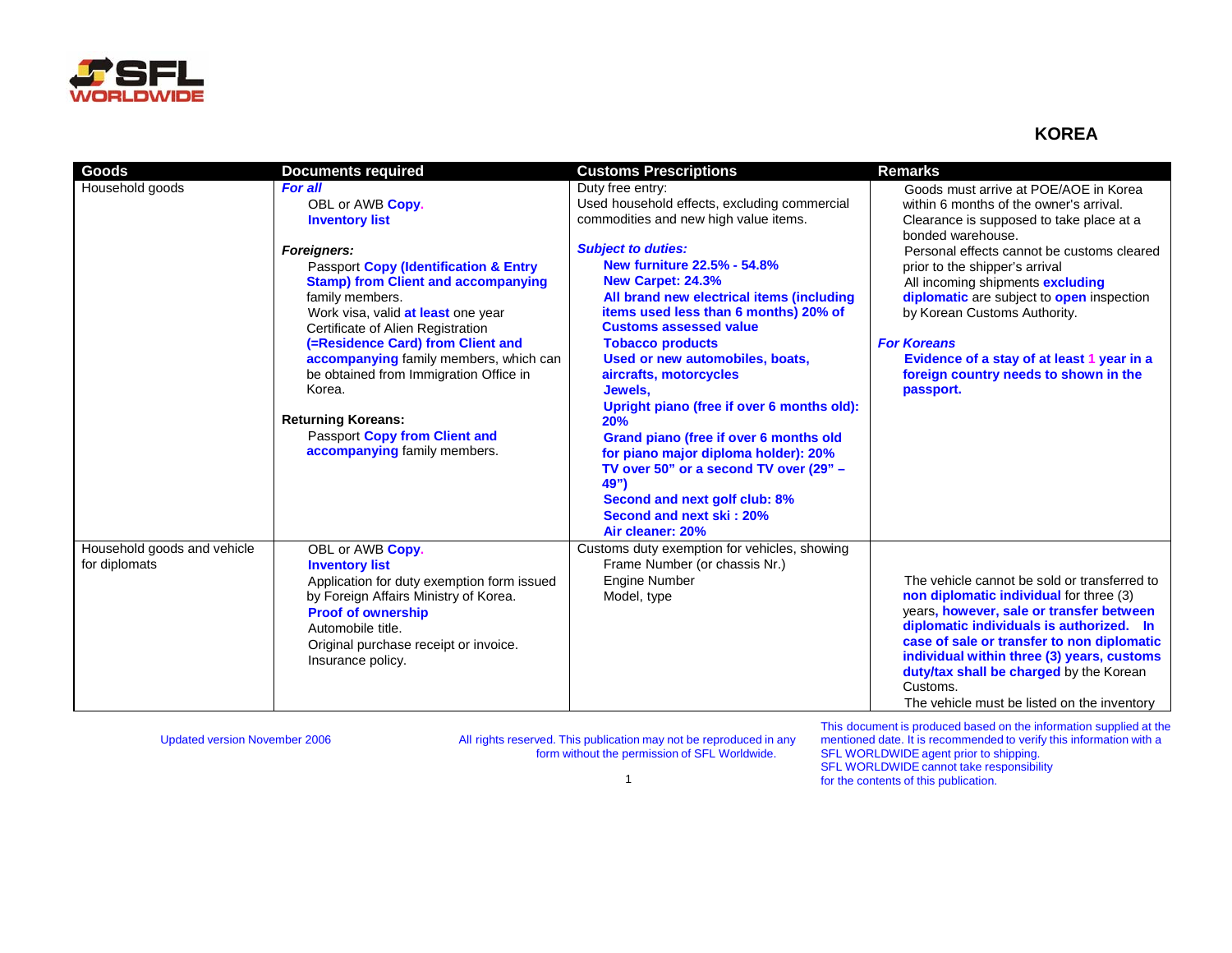

## **KOREA**

| <b>Goods</b>           | <b>Documents required</b>                 | <b>Customs Prescriptions</b>                                                     | <b>Remarks</b>                                                                               |
|------------------------|-------------------------------------------|----------------------------------------------------------------------------------|----------------------------------------------------------------------------------------------|
|                        |                                           |                                                                                  | with full technical specifications (make,                                                    |
|                        |                                           |                                                                                  | model, plate number, year, etc.).                                                            |
| Precious metal objects |                                           | Subject to payment of duties.                                                    |                                                                                              |
| Presents, souvenirs    |                                           | Subject to payment of duties for high valued                                     |                                                                                              |
|                        |                                           | items.                                                                           |                                                                                              |
| Antiques, works of art |                                           | Duty free entry unless they are national                                         |                                                                                              |
|                        |                                           | treasures.                                                                       |                                                                                              |
| Vehicle, motorcycle &  | <b>Original Title.</b>                    | Subject to payment of duties.                                                    | Vehicle must be listed on the inventory with full                                            |
| mechanical equipment   | <b>Original Registration Certificate.</b> |                                                                                  | technical specifications (make, model, plat n°,                                              |
|                        | Original Purchase Receipt or Invoice.     |                                                                                  | year, etc.). In order to register & to drive in<br>South Korea, the vehicle must undergo the |
|                        | Insurance policy (Original or Copy).      |                                                                                  | following Government Tests without fail.                                                     |
|                        |                                           |                                                                                  | <b>Emission Gas Level Test</b>                                                               |
|                        |                                           |                                                                                  | Noise and Vibration Test                                                                     |
|                        |                                           |                                                                                  | . Type and Model Approval                                                                    |
| Prohibited items       |                                           | Drugs.                                                                           |                                                                                              |
|                        |                                           | Firearms (can only be imported with a                                            |                                                                                              |
|                        |                                           | special permit from the proper Korean                                            |                                                                                              |
|                        |                                           | authority).                                                                      |                                                                                              |
|                        |                                           | Ammunition.                                                                      |                                                                                              |
|                        |                                           | Pornographic material.                                                           |                                                                                              |
|                        |                                           | Imitation of bank notes and coins.                                               |                                                                                              |
| <b>Wine, alcohols</b>  |                                           | Duty free for:                                                                   |                                                                                              |
|                        |                                           | <b>According to the Korean Customs one</b><br>bottle of wine or spirit per adult |                                                                                              |
|                        |                                           | For exceeding quantities, the following                                          |                                                                                              |
|                        |                                           | Customs duty/tax rates apply based on                                            |                                                                                              |
|                        |                                           | <b>Customs assessed value:</b>                                                   |                                                                                              |
|                        |                                           | Wine: 68.25 %                                                                    |                                                                                              |
|                        |                                           | <b>Cognac: 144.9%</b>                                                            |                                                                                              |
|                        |                                           | <b>Whiskey: 155.5%</b>                                                           |                                                                                              |
|                        |                                           | Beer: 210.31%                                                                    |                                                                                              |
| Food                   |                                           | Duty free entry for small amounts.                                               |                                                                                              |
|                        |                                           | Subject to payment of 20% duty if total amount                                   |                                                                                              |

Updated version November 2006 **All rights reserved. This publication may not be reproduced in any** Updated version form without the permission of SFL Worldwide.

This document is produced based on the information supplied at the mentioned date. It is recommended to verify this information with a SFL WORLDWIDE agent prior to shipping. SFL WORLDWIDE cannot take responsibility for the contents of this publication.